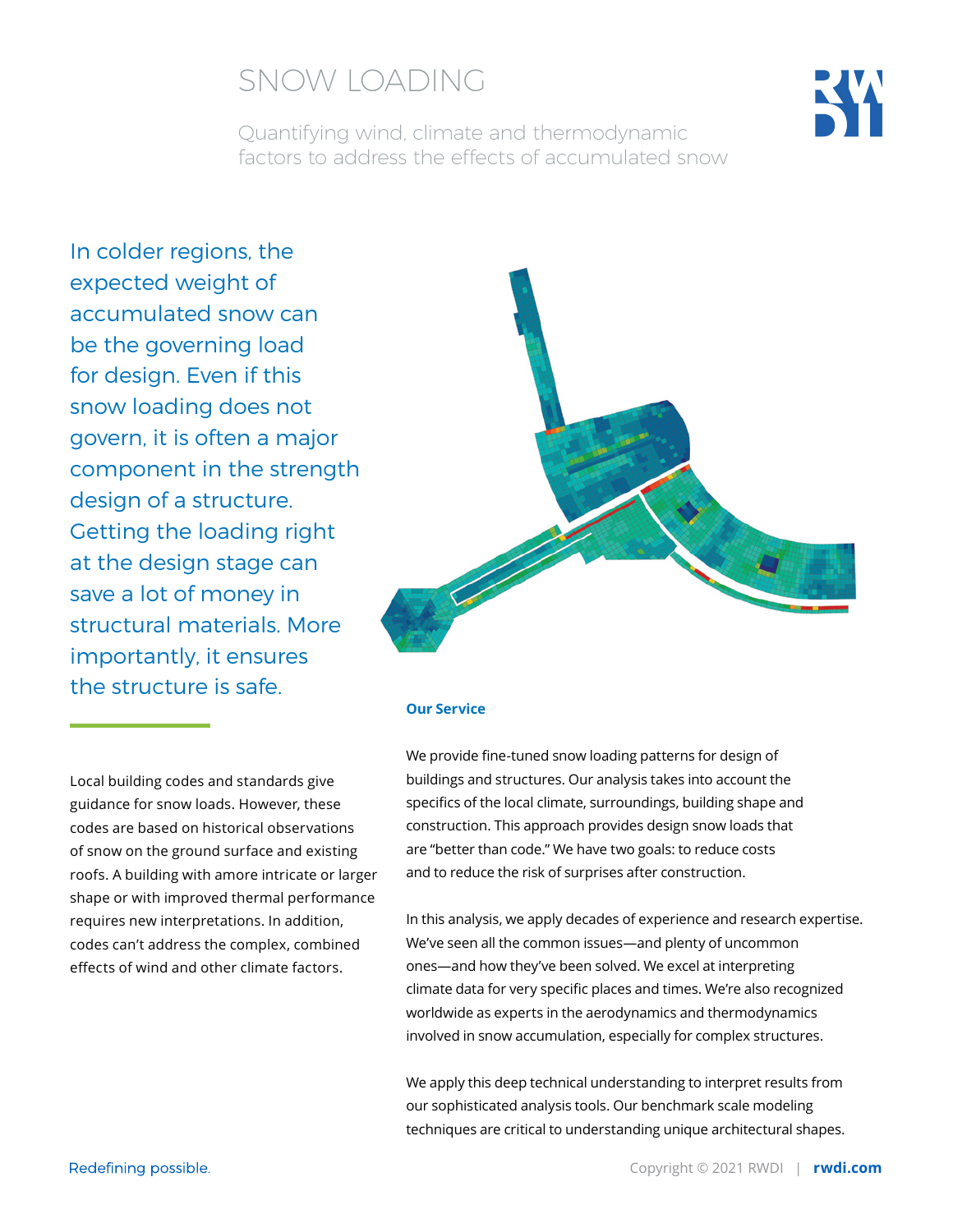

Talented in-house model builders construct a scale model of the structure, which is placed in a water flume. We introduce particles into a "wind flow" (simulated by water) and observe how they settle and drift on and around the roofs of the model.

We look in equivalent detail at climate conditions specific to the site. Drawing on extensive meteorological data and computing resources, we use our custom statistical methods to develop an hourby-hour analysis of weather data.

Finally, we apply our custom analysis methodology to assess the relative loads associated with particular design features. With this method, we quantify snow loads over a specified return period, much as we would state risks of wind loading on structures or cladding. In developing this risk analysis, we may use wind tunnel studies to learn where wind-driven accumulation will occur.

Through these analyses, we go beyond typical codes to produce design-ready loads that are easy to implement.



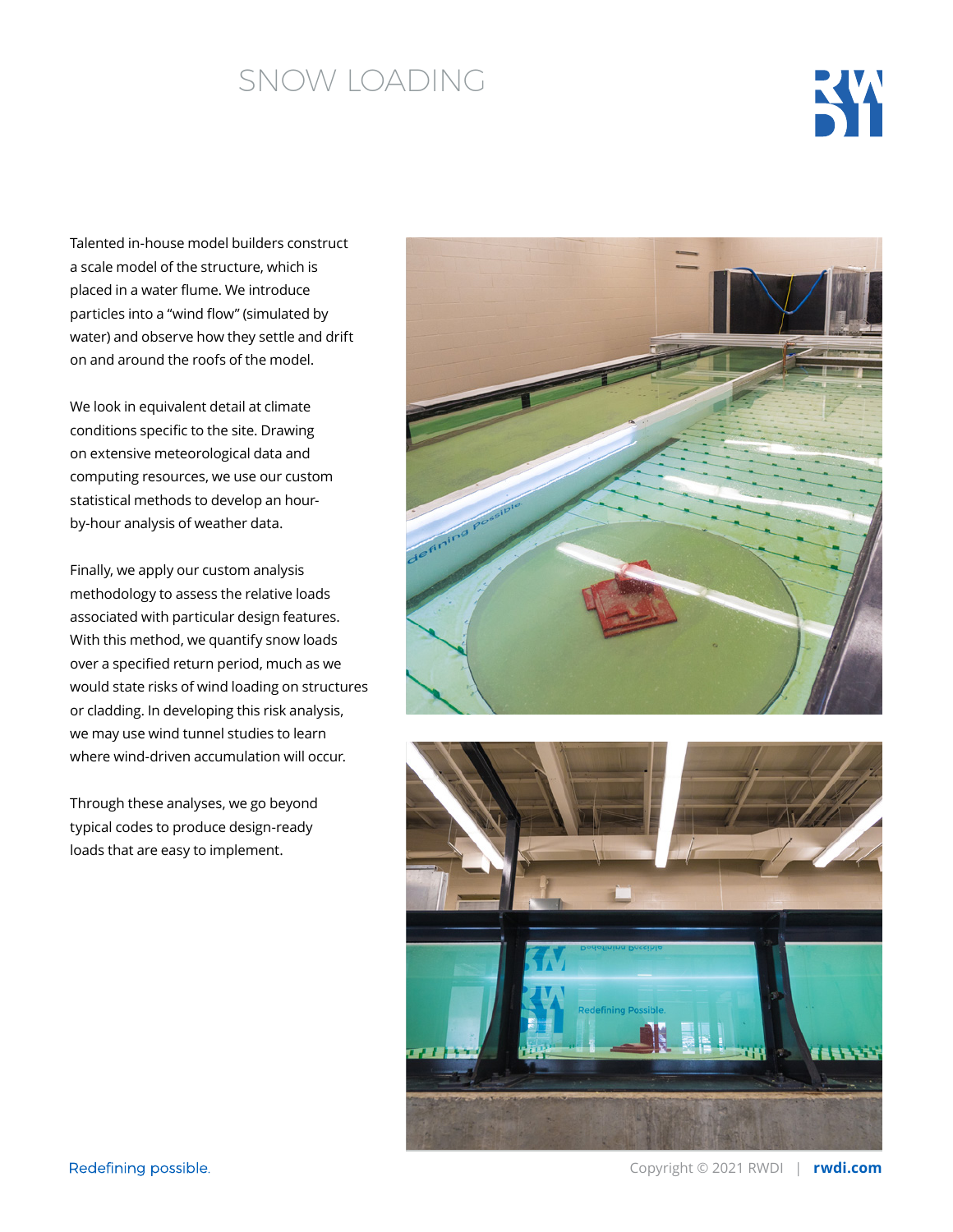

### RWDI is a valuable partner to clients seeking to...

#### **Explore Innovations**

• Build unique architectural shapes with confidence in their safety and operation

#### **Create Opportunities**

- Improve designs through expert interpretation of building codes, whether for simple or complex matters
- Optimize designs to site-specific conditions for reduced cost and improved operations

#### **Meet Challenges**

• Anticipate and accommodate issues from site-specific or design-specific conditions

#### **Fulfill Expectations**

• Satisfy code requirements with scientifically defensible interpretations, especially for complex structures





### How we work

We investigate and disentangle the many factors that determine design values for snow loading, especially for complex structures and conditions.

#### **Complex Contributing Factors**

The worst snow load distribution on a given roof in a particular winter often occurs near the end of the winter, as the spring melt begins and a large accumulation of snow receives rain. This annual worst-case distribution is generally the culmination of many interrelated factors:

- A sequence of snowfall, rainfall, wind (at a wide range of speeds and from many directions), freezing, thawing, and sunshine
- Roof geometry
- Heat loss from inside the building
- Shading from the building itself and adjacent structures
- Drifting sources
- Wind-sheltered regions.